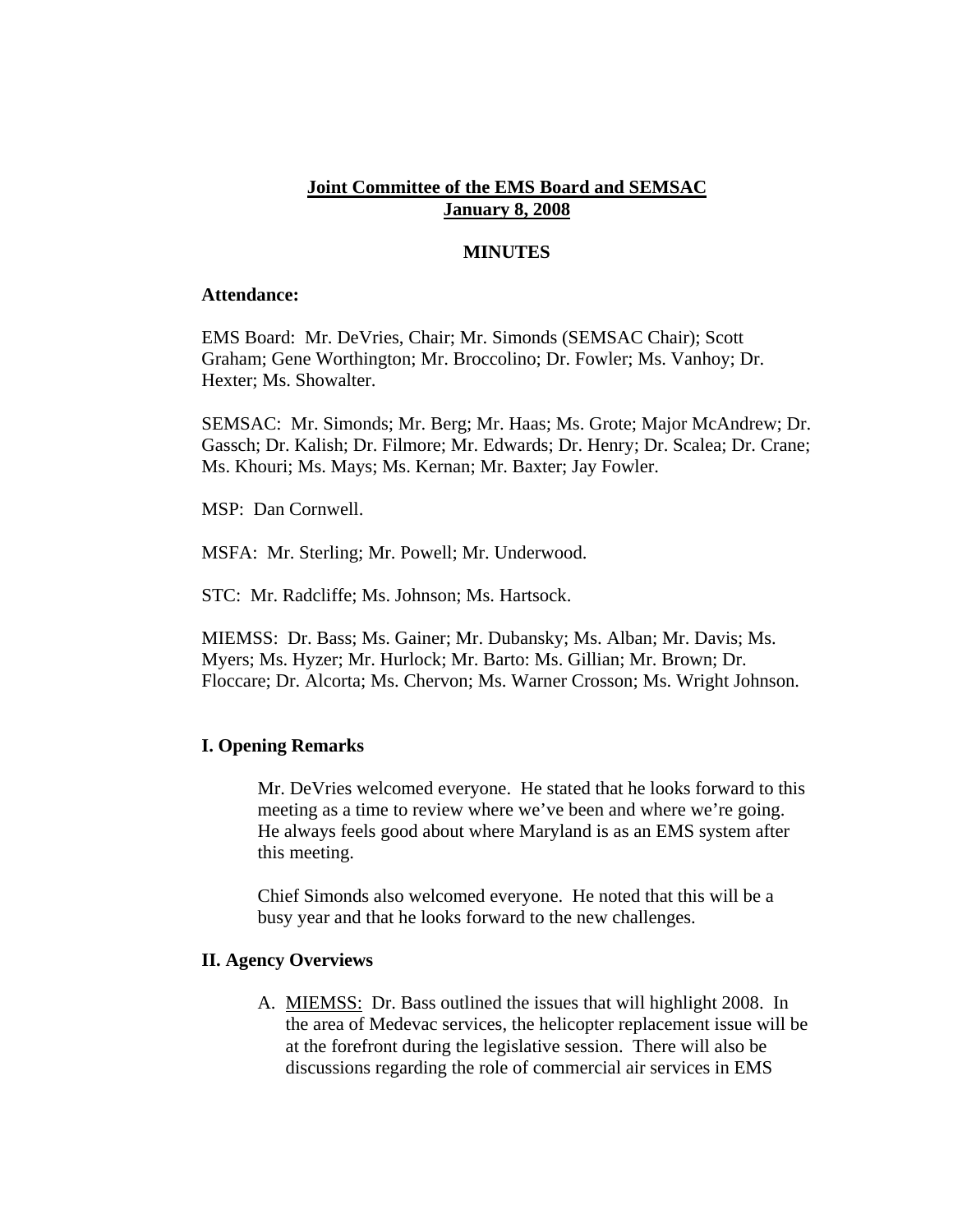transport. Discussions will touch on the appropriate us of air medical resources.

In the area of trauma and specialty care, redesignations will continue as will the finalization of the first round of designations for stroke centers. MIEMSS and the Board will embark on the regulation and designation processes related to STEMI centers. Access to on-call specialists at trauma centers will be monitored.

The agency along with the MHA and hospital CEOs will continue to monitor the ED overcrowding issues. MIEMSS will work with the MHCC to collect more data and will consider expanding active rerouting strategies.

In the area of education, the state will be transitioning to new educational standards, dealing with the future of CRT-Is and defining the role of the new AEMT in Maryland EMS.

In Communications, the 700 MHz system will continue its rollout as we review new opportunities related to broadband access and interoperability. FRED and CHATS will be consolidated and updated within the HC Standard system. MIEMSS hopes to develop patienttracking systems, explore interoperability with NCR and develop the capacity to upload bed status to HHS.

EMAIS will be enhanced and reporting will be improved. MIEMSS hopes to strengthen EMAIS linkages to other databases like CAD, the trauma registry and MFIRS.

During the legislative session, in addition to budget and EMSOF hearings, there will be much attention paid to helicopter issues. There may be follow-up to MIEMSS' studies on AED and ATV, and there will issues related to exposure to providers as well as MIEMSS' PAD legislation.

In closing, Dr. Bass displayed the Maryland model of EMS which reflects the unique integration of all levels. Other states continue to envy Maryland and the IOM has again recognized Maryland for its EMS system.

Mr. DeVries agreed that there were a host of challenges, but that he expects MIEMSS, the Board, SEMSAC and the system to rise to meet them.

B. MFRI: Steve Edwards provided statistics regarding total programs, students and student hours at MFRI, particularly the growth since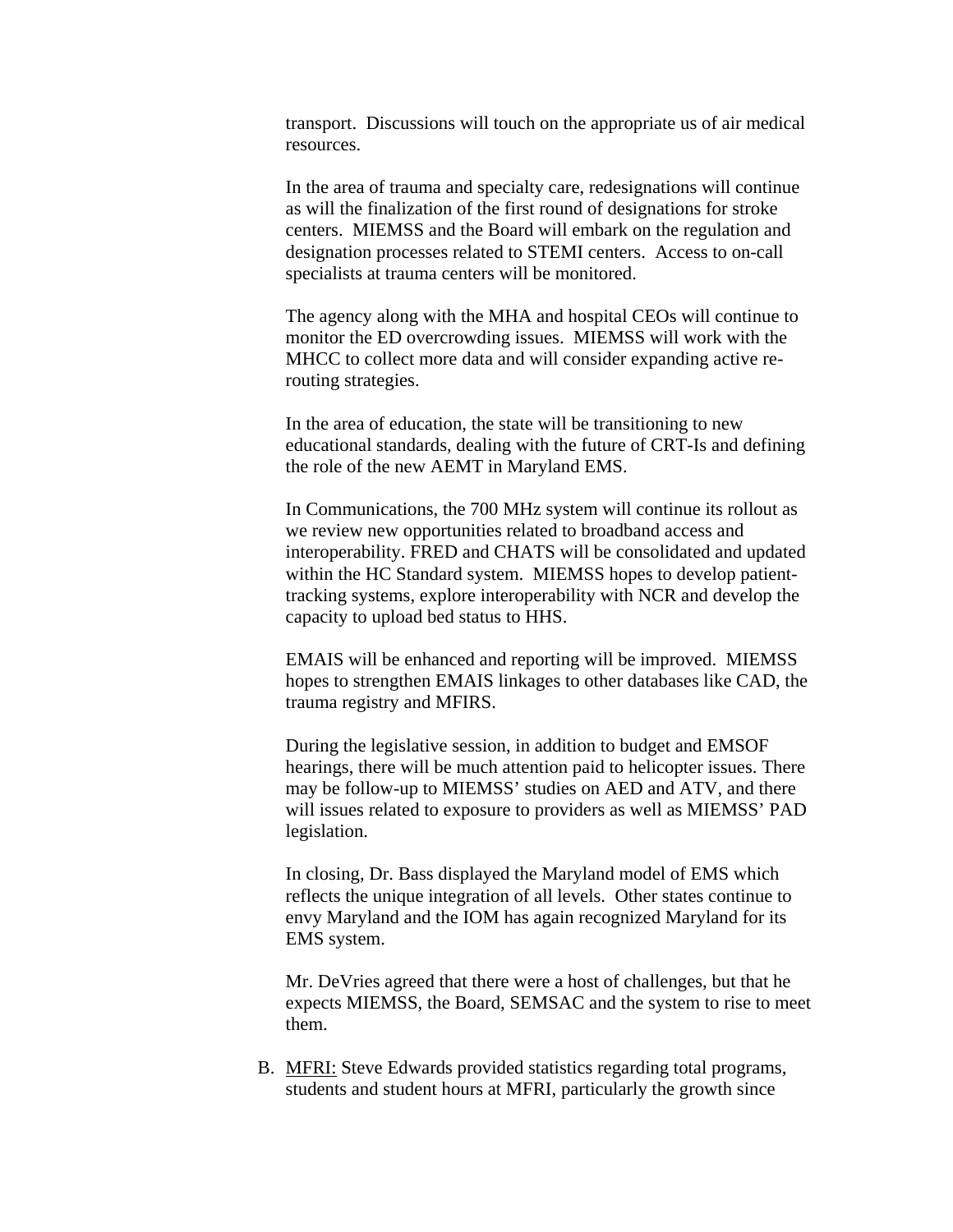1992. All measures have increased approximately 70% over that time period. He noted the expansion of ALS programs and the integration of training related to terrorism and national incidents into other courses. He highlighted the new emphasis on safety in training, and the importance of hydration for responders. He thanked the Board and SEMSAC for their support of MFRI.

C. Maryland State Police: Major McAndrew offered to bring final 2007 statistics to the next meeting. He provided a timeline of the process for replacement of the helicopter fleet. The RFP will be completed within 6 months and \$110 million is included in the 2009 budget for replacements. After an award, it will take approximately two years for completion of the first replacement helicopters. Major McAndrew noted that maintenance issues are easing, parts replacement has improved, and as a result the fleet's readiness and availability have been improved.

Mr. DeVries noted the critical role MSP plays in the EMS system and stated that the system is prepared to rally around the replacement effort.

D. Shock Trauma Center: Brenda Johnson provided an overview of Statistics related to the growth of admissions and virtual elimination of diversions. She offered that 67% of admissions are directly from the scene. Victims of motor vehicle accidents are responsible for most admissions, followed by people hurt in falls and victims of violence. Seventy-nine percent of admissions are from the Region III area. She also provided an overview of the missions and visions of the Trauma Center as defined in their Trauma 2010 document.

### **III. National Study Center**

Dr. Scalea noted that he has been active in the Center for the last 6-9 months. During that time, grants and grant income have grown, staff has expanded, mostly with investigators, and the Center has become the research center for the School of Medicine as the School of Medicine and the Anesthesia department have invested in the Center. His next missions are to find an Administrator and a permanent Director for the Center.

Mr. DeVries applauded Dr. Scalea for the dramatic progress shown by the Center.

## **IV. MSFA**

President Sterling noted that the MSFA is working with the Governor's Office on various funding issues related to the